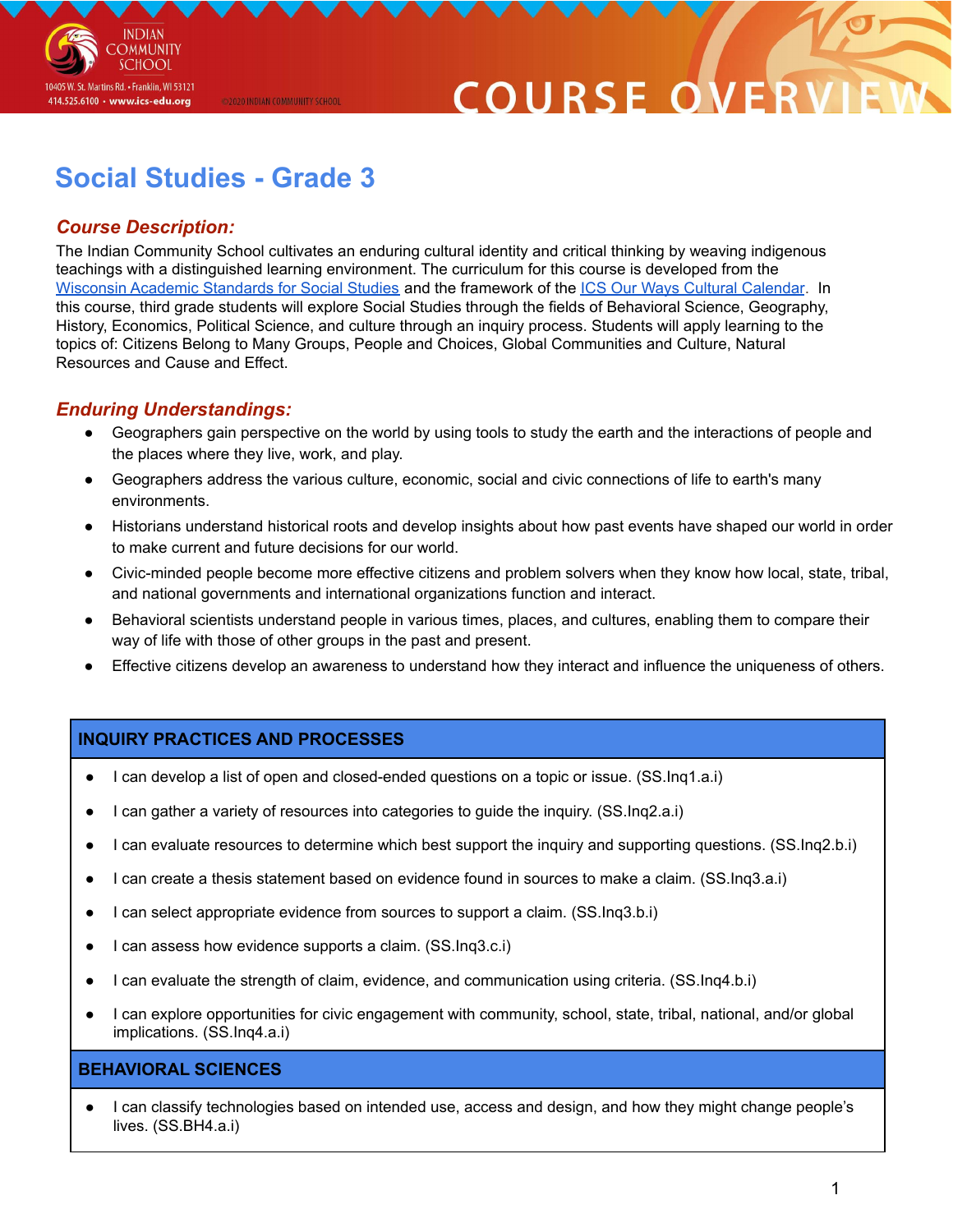

**COURSE ON** 

#### **ECONOMICS**

- I can use economic reasoning to compare and contrast the costs and benefits of a decision. (SS.Econ1.a.3)
- I can categorize different limited resources. (SS.Econ1.a.3)

©2020 INDIAN COMMUNITY SCHOOL

- I can compare two product markets found in the local community. (SS.Econ2.a.3-4)
- I can differentiate between goods and services. (SS.Econ2.a.3-4)
- I can compare the skills and knowledge required to produce certain goods and services. (SS.Econ2.c.3)
- I can provide an example of the factors of production for a given product. (SS.Econ2.c.3)
- I can trace the chain of supply for a needed product. (SS.Econ4.a.3)
- I can compare and contrast specialization in two or more regions. (SS. Econ4.e.3)

#### **GEOGRAPHY**

- I can identify purposes of and differences among maps, globes, aerial photographs, charts, and satellite images. (SS.Geog1.b.i)
- I can categorize the populations of people living in their state and country. (SS.Geog2.a.3)
- I can compare and contrast types of communities. (SS.Geog2.a.3)
- I can compare and contrast different types of places on Earth. (SS.Geog2.a.3)
- I can compare the positive and negative effects of human actions on our physical environment over time. (SS.Geog5.a.3-4)

#### **HISTORY**

- I can use evidence to draw conclusions about probable causes of historical events, issues, and problems. (SS.Hist1.a.i)
- I can use evidence to draw conclusions about probable effects of historical events, issues, and problems. (SS.Hist1.b.i)
- I can describe patterns of continuity over time in the community, state, and the United States. (SS.Hist2.a.i)
- I can describe patterns of change over time in the community, state, and the United States. (SS.Hist2.b.i)
- I can analyze individuals, groups, and events to understand why their contributions are important to historical change and/or continuity. (SS.Hist2.c.i)
- I can identify different historical perspectives regarding people and events in the past. (SS.Hist3.b.i)
- I can explain how historical events have possible implications on the present. (SS.Hist3.c.i)
- I can describe the intended purpose of a specific primary or secondary source. (SS.Hist4.c.i)